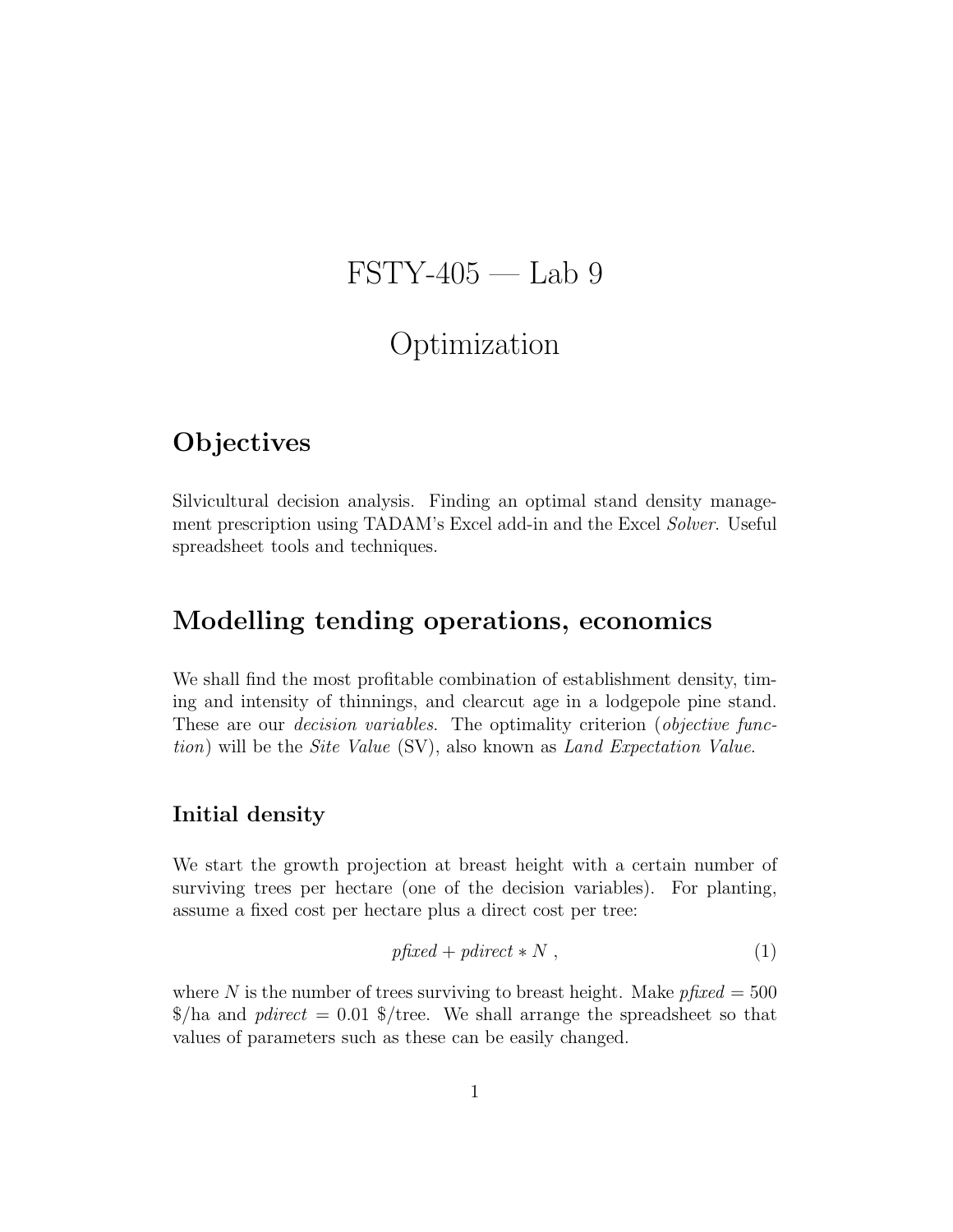Costs and revenues that are not significantly affected by changes in the decision variables can be ignored for optimization purposes. For instance, administration costs, pest and fire control, surveys, etc. All that happens is that the SV will be incomplete, and cannot be used as an absolute measure of profitability for the forest operation. Here we are only interested in the part that changes with the decisions.

#### Harvest

At the clearcutting age, there is a harvesting (logging) cost and a timber revenue. We use fairly simple relationships for these here. Logging cost is assumed to be made of a fixed per hectare plus a direct cost per tree:

$$
h\text{fixed} + \text{hdirect} * N \,,\tag{2}
$$

with  $h$ fixed = 10, hdirect = 0.01.

The revenue per cubic metre at the stump varies with tree size, reflecting mill conversion factors and possibly yarding/loading costs, etc., according to the following figure.



The equation is

$$
asympt * (1 - \frac{vzero}{v}) ,
$$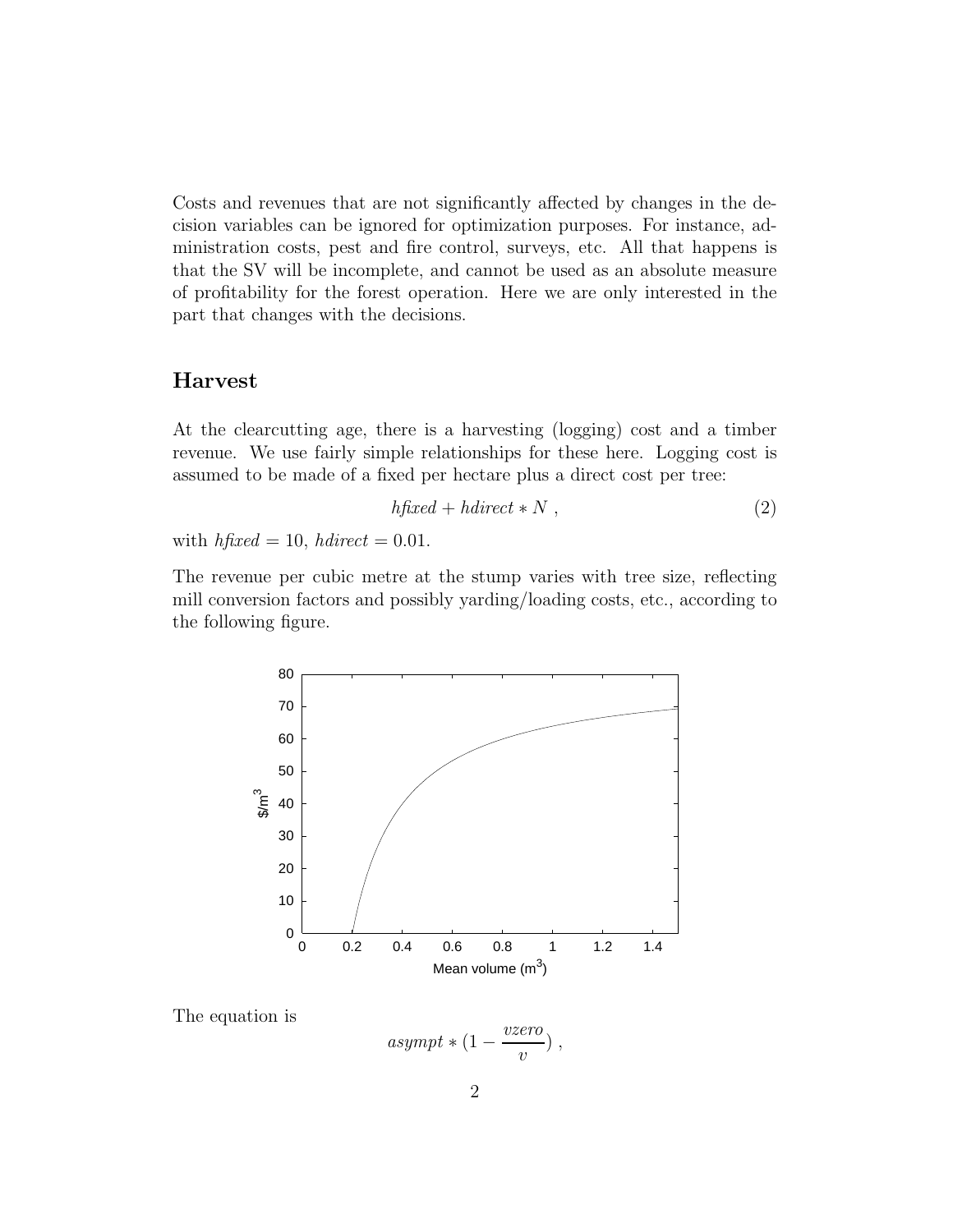with asympt = 80, the asymptotic value, and vzero = 0.2, the tree volume for zero revenue. Multiplying by the total volume  $V$  we get the value per hectare:

$$
asympt * (V - vzero * N) . \t\t(3)
$$

Again, we shall make the values of asympt and vzero easy to change in the spreadsheet. In a real situation it would be easy to use other relationships, based on any or all of the state variables.

#### Thinning

To keep things simple, we assume that the thinning cost is 30% higher than (2) above, and use (3) for the revenue. Of course, here  $N$  and  $V$  are the trees per hectare and total volume removed in the thinning. If the revenue is not positive we take it as zero, that is, we leave the trees on the ground (precommercial, thinning to waste). Therefore, the thinning revenue equation is actually

$$
\max\{0, \, asympt * (V - \text{vzero} * N)\}\tag{4}
$$

(use the MAX function in Excel, or better, the POSITIVE function explained on page 8).

#### Discounting

To make costs and revenues incurred at different times comparable, they have to be discounted or compounded to a common date. We will discount net revenues from age t to age zero through dividing by  $(1+r)^t$ , where r is the discount rate. Start with  $r = 0.04$  (4%). The sum of all these discounted net revenues is the net present value (NPV).

The NPV represents the return from one rotation. Faustmann (1849) proposed as a better criterion the total discounted value from an infinite sequence of identical rotations, the *land expectation value* or *site value* (SV). If  $T$  is the rotation length, we have

$$
SV = NPV + \frac{NPV}{(1+r)^{T}} + \frac{NPV}{(1+r)^{2T}} + \dots
$$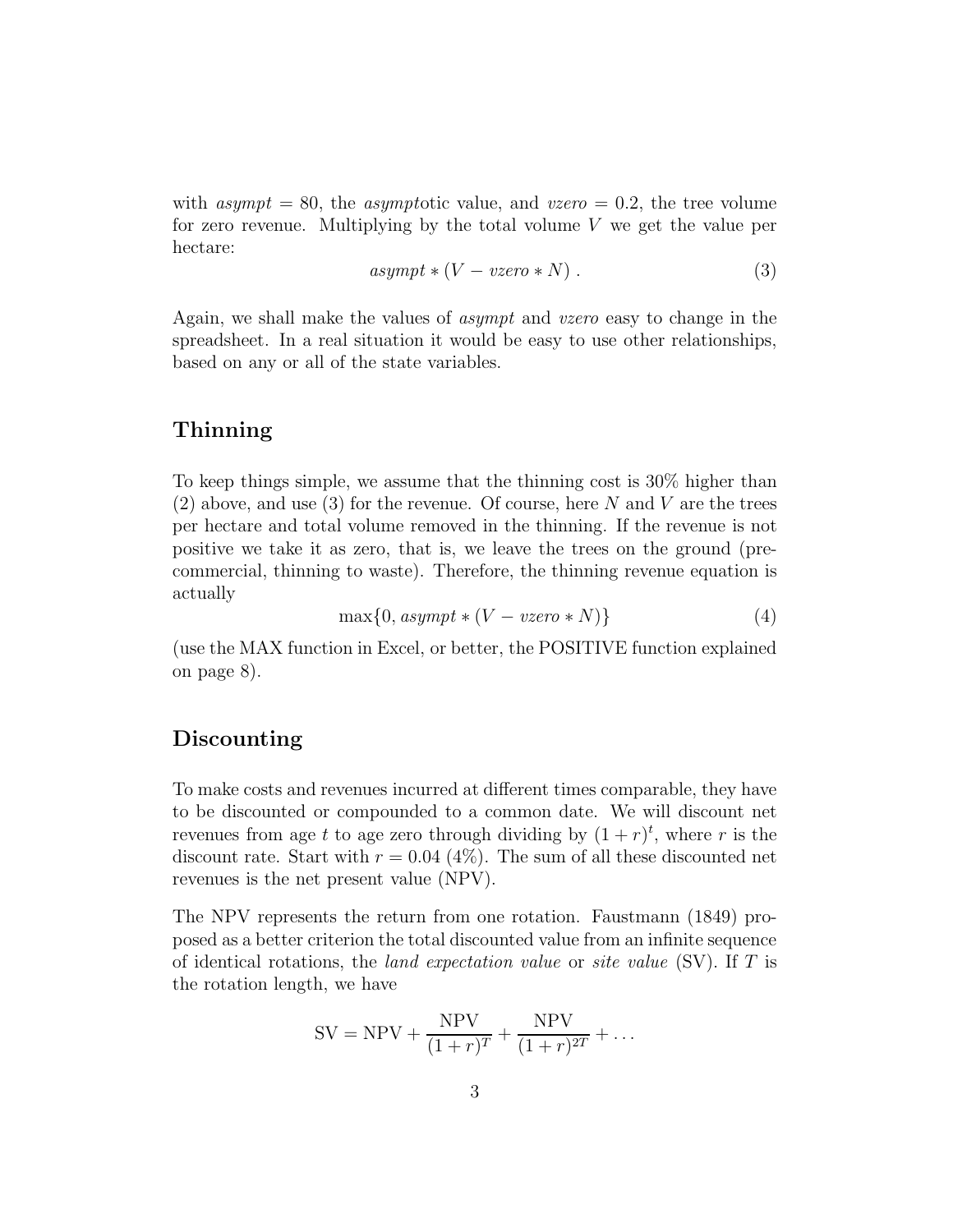This infinite sum turns out to be<sup>1</sup>

$$
SV = \frac{NPV}{1 - (1 + r)^{-T}}.
$$
 (5)

### Implementation, unthinned case

Open Excel. If not already installed (look for the TadamP category under  $Insert > Function...$ , you need to install the TADAM add-in: Download the Excel add-in from http://forestgrowth.unbc.ca/tadam. Unzip, and follow the installation instructions in the readme.txt file. On the lab computers you are not allowed access to the system directories, so leave the \*.dll file in your working directory instead.

Set up all parameters, with appropriate labels, somewhere at the top of the spreadsheet: site index, discount rate, pfixed, pdirect, hfixed, hdirect, asympt, *vzero.* It may be convenient to name these cells  $(Insert>Name...)$ , so that the name can be used in formulas, instead of absolute cell references. Chose a site index of  $17 + x \cdot y$ , where xy are the last two digits of your student number.

Then, arrange calculations for the unthinned case roughly like this:

|               | Age |          | Β |  | $\rm Cost$ | Return | Net             | Discounted |
|---------------|-----|----------|---|--|------------|--------|-----------------|------------|
| Planting      |     |          |   |  |            |        |                 |            |
| Breast-height |     | റ<br>1.J | 0 |  |            |        |                 |            |
| Harvest       |     |          |   |  |            |        |                 |            |
|               |     |          |   |  |            |        | NPV:            |            |
|               |     |          |   |  |            |        | SV <sup>2</sup> |            |

Enter you best guess for the decision variables (initial  $N$  and harvest age). To distinguish the decision variables, fill those cells with some colour. Use another colour for the objective (SV). If you want, colour also the parameter cells (with a different colour).

<sup>&</sup>lt;sup>1</sup>Cunning proof: Note that  $SV = NPV + SV(1 + r)^{-T}$ . Solve for SV.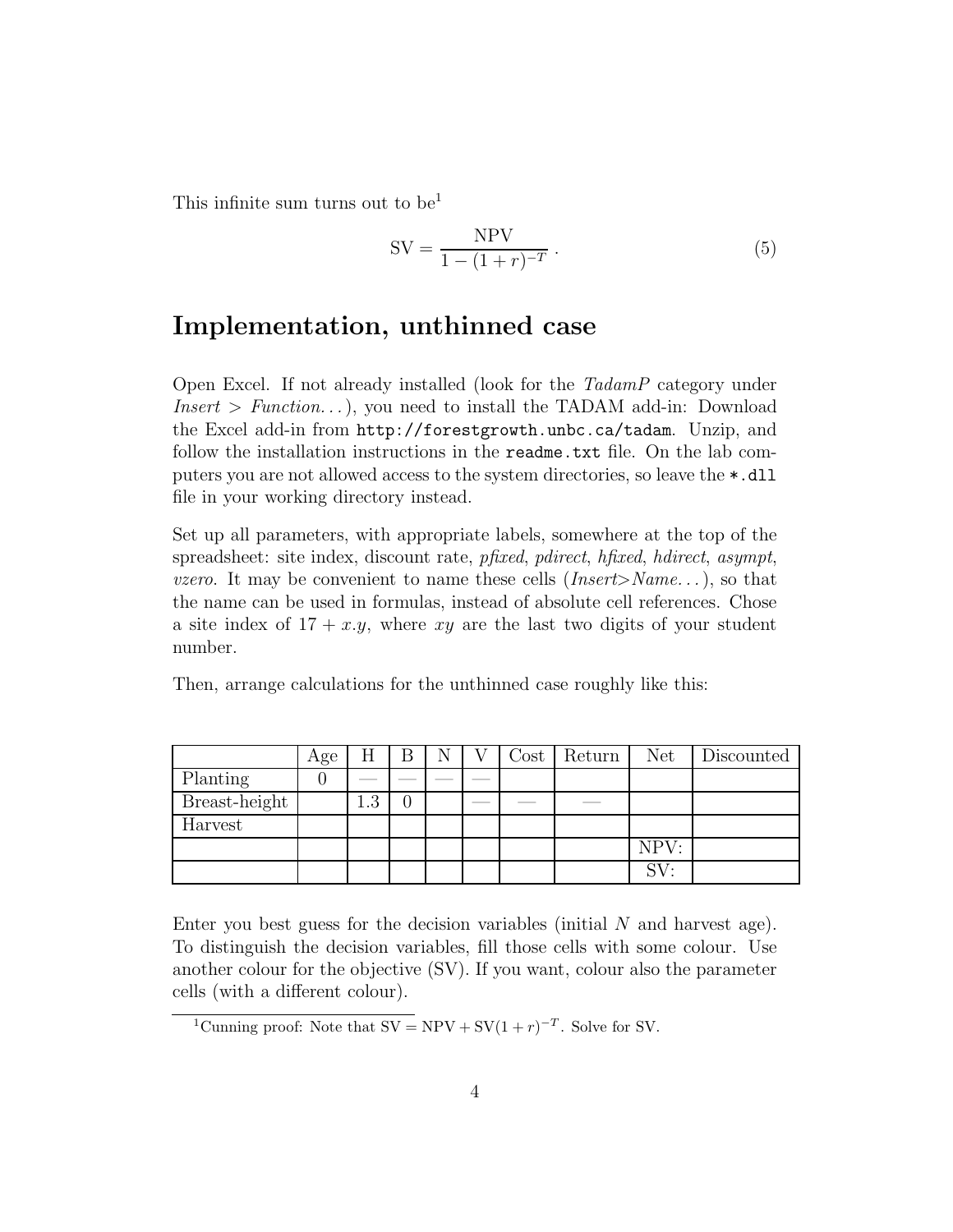Fill-in the appropriate formulas. Use cell references (e.g., names) for the parameters, not their current values. Here is a remainder of the TADAM functions needed:

tdpGrowBA, tdpGrowTPH: The global transition functions. Internally, the local transition functions (rates) are integrated with a 4th-order Runge-Kutta method to calculate these.

tdpHeight: Estimates top height from age and site index. Leave the time gain as 0.

tdpAge: Inverse of the previous one; estimates age from top height and site index.

tdpTPHAfter: Estimates the trees per hectare from the basal area after a "typical" thinning.

tdpVolume: Total volume, estimated from the current state variables.

Make a note of the decision variables and SV for your prescription:

. . . . . . . . . . . . . . . . . . . . . . . . . . . . . . . . . . . . . . . . . . . . . . . .

# Optimization

We could substitute decision variable values by trial-and-error, to find better alternatives (higher SV). Excel includes an add-in, Solver, that can do this automatically, usually producing the best possible solution<sup>2</sup> . Similar facilities are available in other spreadsheet software such as Gnumeric and Calc (OpenOffice).

Select Solver... in the Tools menu. If it does not appear in the menu, you may have to activate it from the Add-Ins... entry first. Set the "target cell" (objective, SV), max, and the cells to be changed (decision variables). Click Solve.

<sup>2</sup>The name is not quite appropriate. The add-in can be used to solve for variables that cause another one to take a given value, but more importantly, it includes sophisticated optimization algorithms to find maxima or minima subject to various constraints.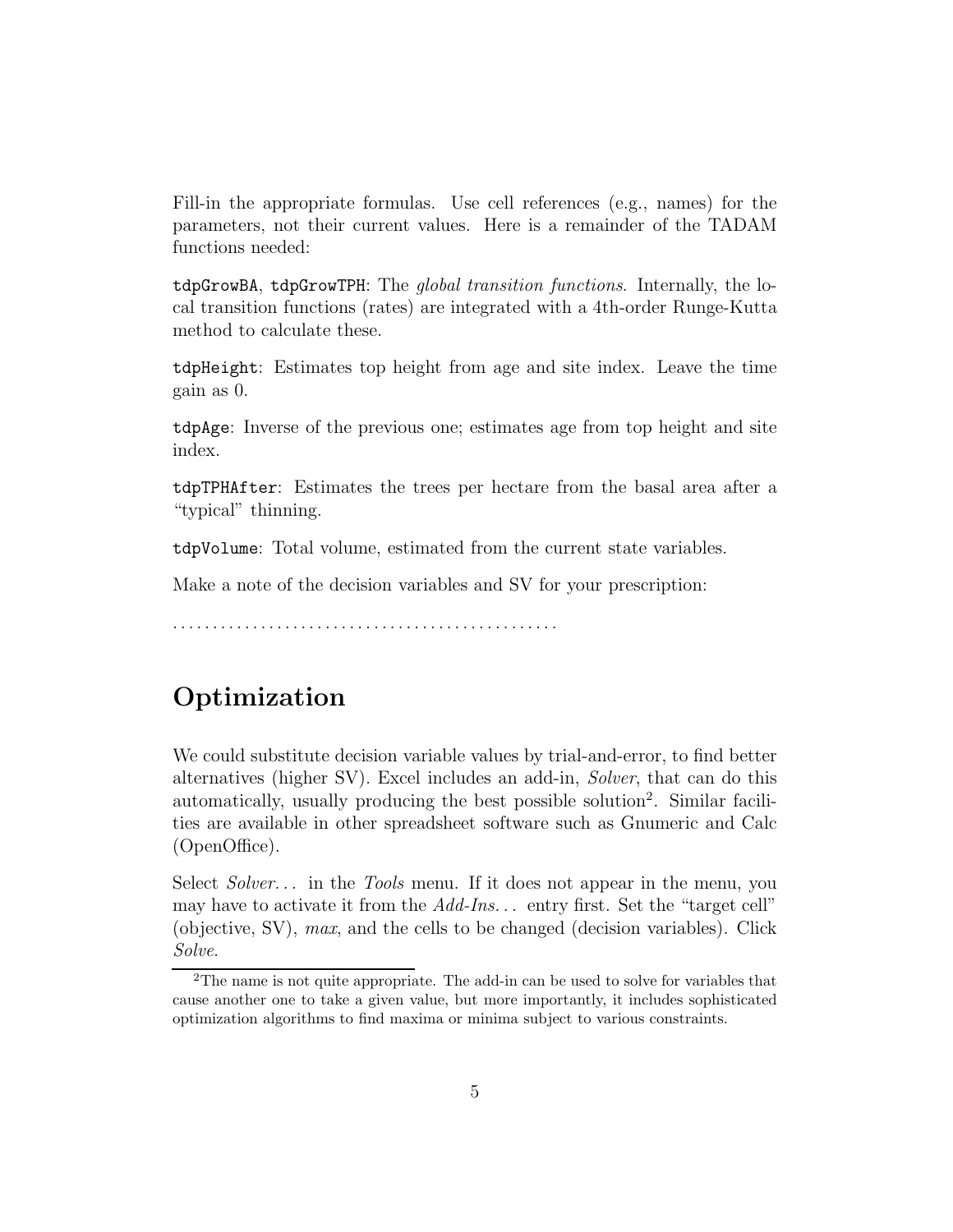Depending on the starting values, the automatic search may take the model out of range, producing nonsensical results or calculation errors. If this happens, try again adding appropriate constraints on the decision variables, for instance,  $N \geq 100$ .

Result: . . . . . . . . . . . . . . . . . . . . . . . . . Does it seem reasonable? How does it compare with your guess?

Note: Under some circumstances, optimization algorithms can fail. The number of iterations may exceed the given limit (*Options* button in *Solve*), and they can only find local optima. A local optimum is a point that is better than all its neighbours, but it might not be the over-all best. A good initial guess helps. It is advisable to try several starting points to (partially) guard against these problems.

For a tutorial and more info on *Solver* and optimization in general, see www. solver.com.

# Thinning

Make another table, now including one thinning:

| Thin.intensity: |          | $(\% \text{ of } B)$ |   |   |      |        |      |            |
|-----------------|----------|----------------------|---|---|------|--------|------|------------|
|                 |          |                      |   |   |      |        |      |            |
|                 |          |                      |   |   |      |        |      |            |
|                 | Age      | Η                    | Β | N | Cost | Return | Net  | Discounted |
| Planting        | $\theta$ |                      |   |   |      |        |      |            |
| Breast-height   |          | 1.3                  | 0 |   |      |        |      |            |
| Before thin     |          |                      |   |   |      |        |      |            |
| Removed         |          |                      |   |   |      |        |      |            |
| After thin      |          |                      |   |   |      |        |      |            |
| Harvest         |          |                      |   |   |      |        |      |            |
|                 |          |                      |   |   |      |        | NPV: |            |
|                 |          |                      |   |   |      |        | SV:  |            |

There are two new decision variables: thinning age, and thinning intensity (specified, for instance, as % of basal area). Guess values.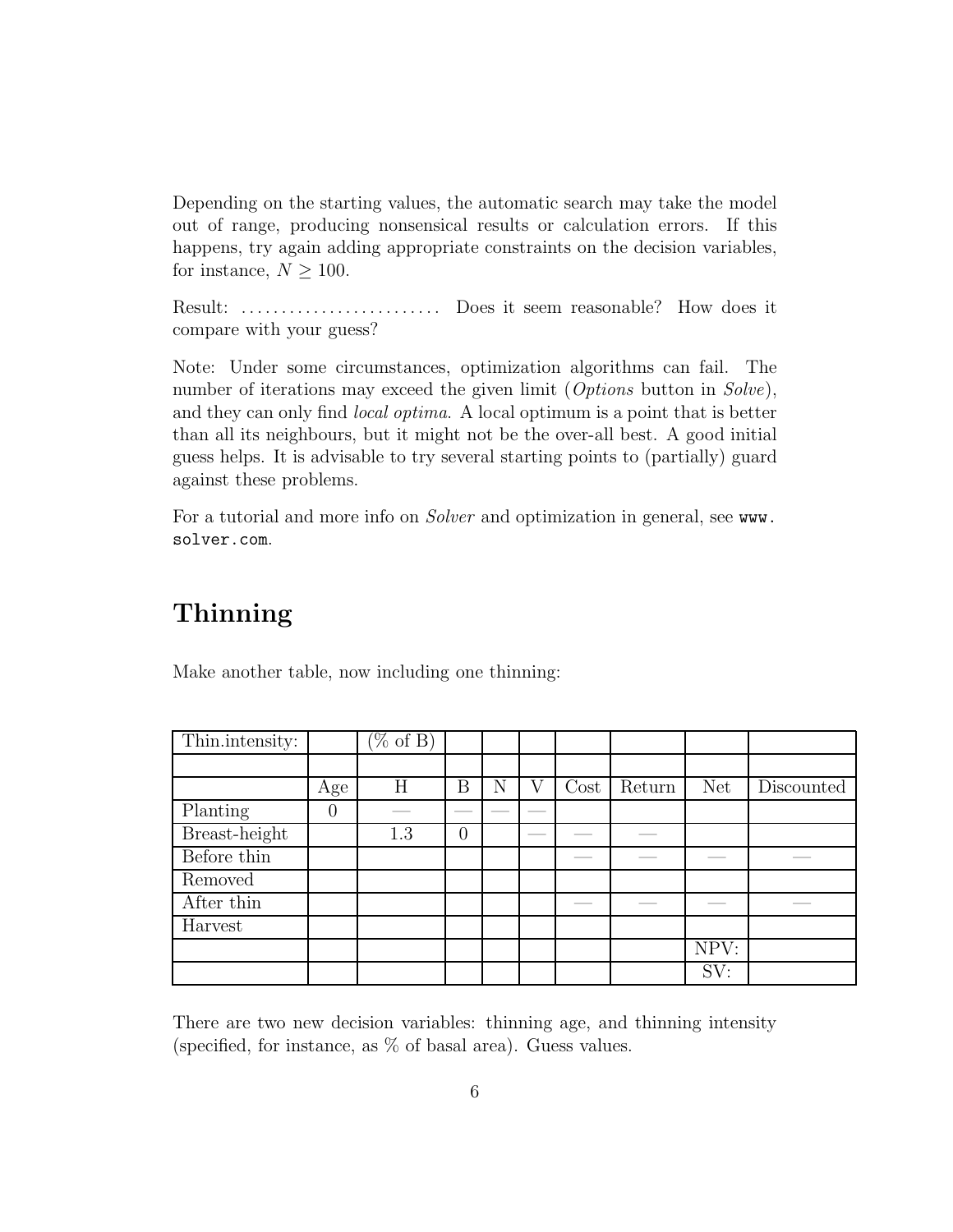Complete the calculations. Hint: calculate removed values by difference between before and after thinning.

Optimize. Result? Better or worse than no thinning? Write down your recommended prescription:

. . . . . . . . . . . . . . . . . . . . . . . . . . . . . . . . . . . . . . . . . . . . . . . .

### Homework and observations

Include a second thinning. Better or worse? If better, try a third one.

What happens to the harvest age when maximizing NPV instead of SV? Can you see why?

Change parameter values to others that seem to you more reasonable.

Try "optimistic" and "pessimistic" parameter values. How do the results change? What effect does the discount rate have? This testing for effects of uncertainty in parameter values is a form of sensitivity analysis. Solver produces also additional sensitivity information, see www.solver.com.

All this is not restricted to purely financial aspects. Non timber, non market and social values could be included. Also constraints imposed for environmental reasons or regulations. Note that the cost of such constraints can be easily calculated, by comparison with the unconstrained solution.

In some situations a stand-level analysis is not sufficient, and forest-level consequences need to be considered also. An irregular distribution of ages, or fluctuations in demand, may cause costs and/or values to be higher in some years than in others. The stand-level results may then be a first approximation used as input to a forest estate model. Ideally, the forest-level analysis would produce relative values *(shadow prices)* varying over time, that could be used for a new stand-level analysis. The process could be iterated until a satisfactory over-all solution is found, although currently this is not often done in practice. In principle, growth models embedded into forest estate models would be better, but the technology is not there yet.